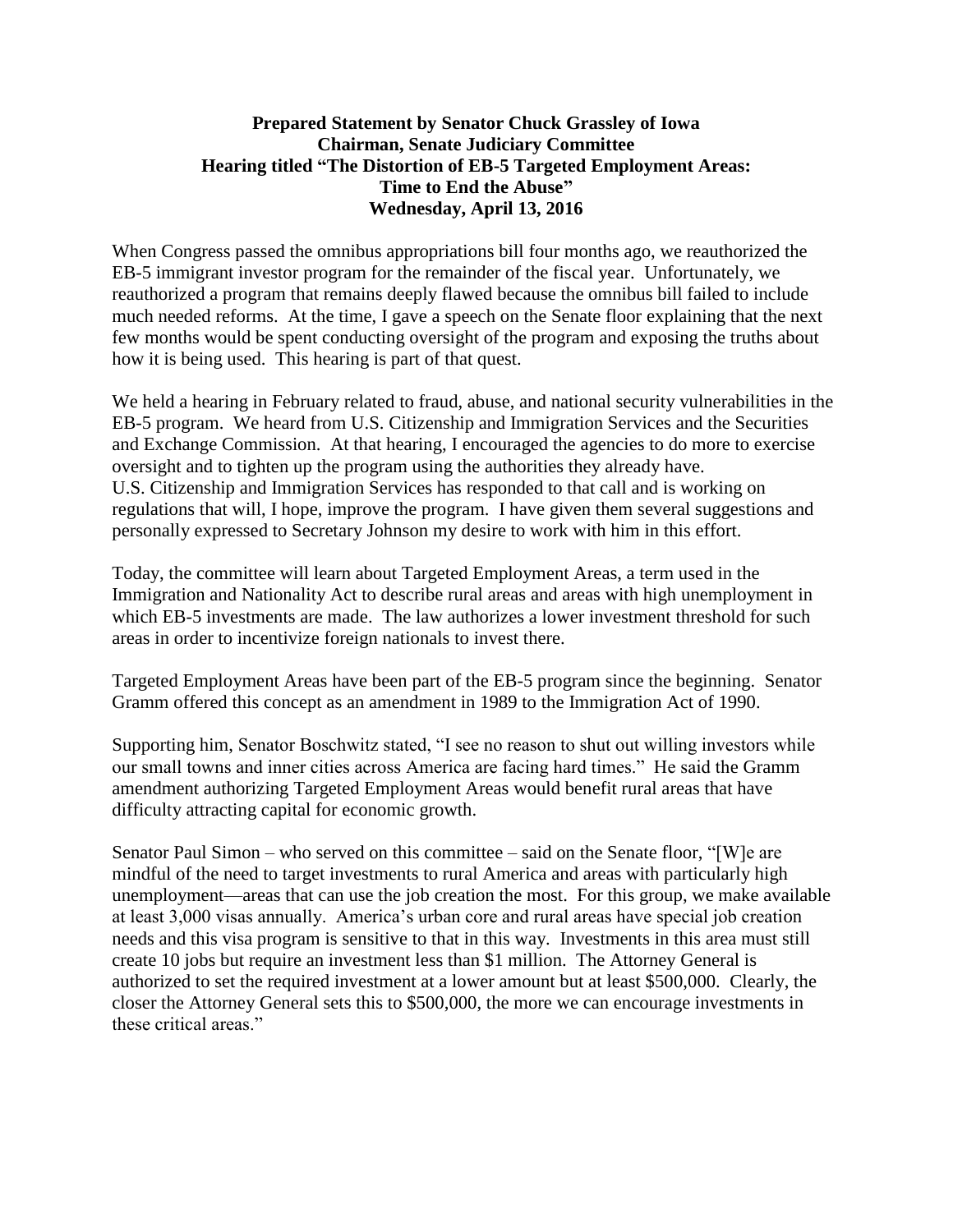Though Congress intended for most EB-5 investments to be made at the \$1 million level, nearly all EB-5 investments today are made at the \$500,000 level in Targeted Employment Areas. And, that's just not right.

As a result, cities in Georgia, North Carolina and Minnesota compete with Beverly Hills, Miami and New York City. It's hard for smaller states and cities to compete with the glitzy hotels and luxurious condo projects. In Iowa, we're trying to create jobs through value-added agriculture, biofuels, and ag-based manufacturing. Wealthy investors understand that the real estate market is booming, and see the dollar signs, big returns, and the green card that comes with it.

Gerrymandering the boundaries of Targeted Employment Areas allows very affluent areas to benefit from the lower investment threshold, resulting in little incentive to invest EB-5 funds in distressed or rural areas, as was envisioned by Senators Simon, Gramm and Boschwitz. This is done by drawing the Targeted Employment Area to include a long chain of census tracts linking the affluent area at one end with at least one census tract, perhaps many miles away, which includes low-income residents or subsidized housing. One TEA designation has an astonishing 190 census tracts covering 200 miles in order to include far-away economically distressed areas.

This problem could be fixed tomorrow if the Obama administration had the backbone. You see, the states control the designation of Targeted Employment Areas. State officials will gerrymander the boundaries of Targeted Employment Areas any way they can to ensure the flow of investment money into their State. Unfortunately, the administration refuses to challenge the designations. This administration has a chance now to change this and bring the program back to the way Congress envisioned.

Targeted Employment Areas are at the heart of the controversy about EB-5 and the principal reason we were unable to pass common sense reforms last year.

Yet, we proposed a lot of good reforms last year. For example, the Grassley-Leahy-Conyers-Goodlatte proposal, for the first time, incentivized EB-5 investment in manufacturing and infrastructure projects. Manufacturing employers create direct, long-term, quality jobs in communities. As for infrastructure, we have a lot of needs in Iowa and the Midwest, including rail and river transportation, wastewater treatment plants, and bridges. More EB-5 capital in infrastructure projects would reduce the burden on taxpayers, especially when local governments are up against federal mandates. We also proposed reallocating the visas – carving out enough for rural and high unemployment areas, but leaving more than half of the visas for projects that come in at the higher investment level.

Yet, the supporters of the status quo proposed ideas that would continue to steer investments to luxurious real estate developments in affluent areas. They proposed allowing Targeted Employment Areas to continue to be gerrymandered based on complicated commuter patterns from remote census tracts, but without evidence that new jobs are actually being created in the communities that people are allegedly commuting from. They even proposed having just one investment level, which does nothing to incentive foreign investors to put money in areas that need it.